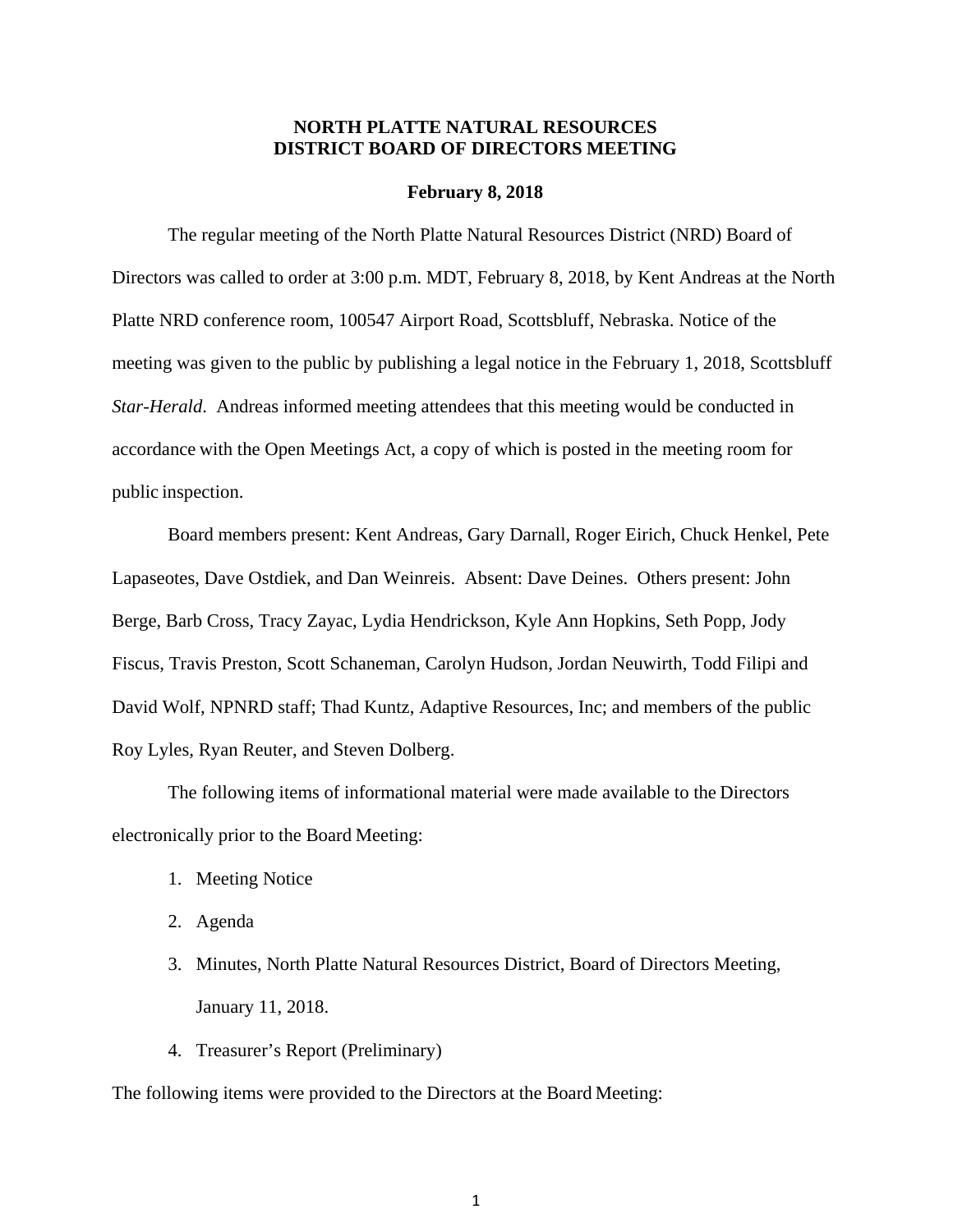- **1.** Agenda
- **2.** Minutes, North Platte Natural Resources District, Board of Directors Meeting, January 11, 2018.
- **3.** Treasurer's Report
- **4.** Manager's Report
- **5.** Request for Qualifications for Facilitation of North Platte Natural Resources District & Nebraska Department of Natural Resources 2<sup>nd</sup> Increment Integrated Management Planning Process.
- **6.** Board of Regents of the University of Nebraska, Fee for Service Agreement Contract for the Nebraska State Climate Office.
- **7.** DRAFT Proposal Irrigation Extension and Research Project to Evaluate Different Irrigation Technologies for Crop Production with Principle Investigators, North Platte NRD, and Xin Qiao (PHREC).
- **8.** Letter to PBC Administrators from John Berge, dated January 8, 2018, regarding Water Resources Cash Fund Request for 2018 Update.
- **9.** Former List of North Platte Natural Resources District, Projects and Programs.
- **10.** Former List of North Platte Natural Resources District, Programs for Long-Range Planning.
- **11.** Overview of the Ogallala Aquifer
- **12.** Letter to Honorable John Gale, Nebraska Secretary of State, dated February 1, 2018, regarding a draft "Notice of Vacancy" that was published in the Star-Herald on February 4, 7, 11, and 14. This notice was precipitated by the death of Gerald Dillman who passed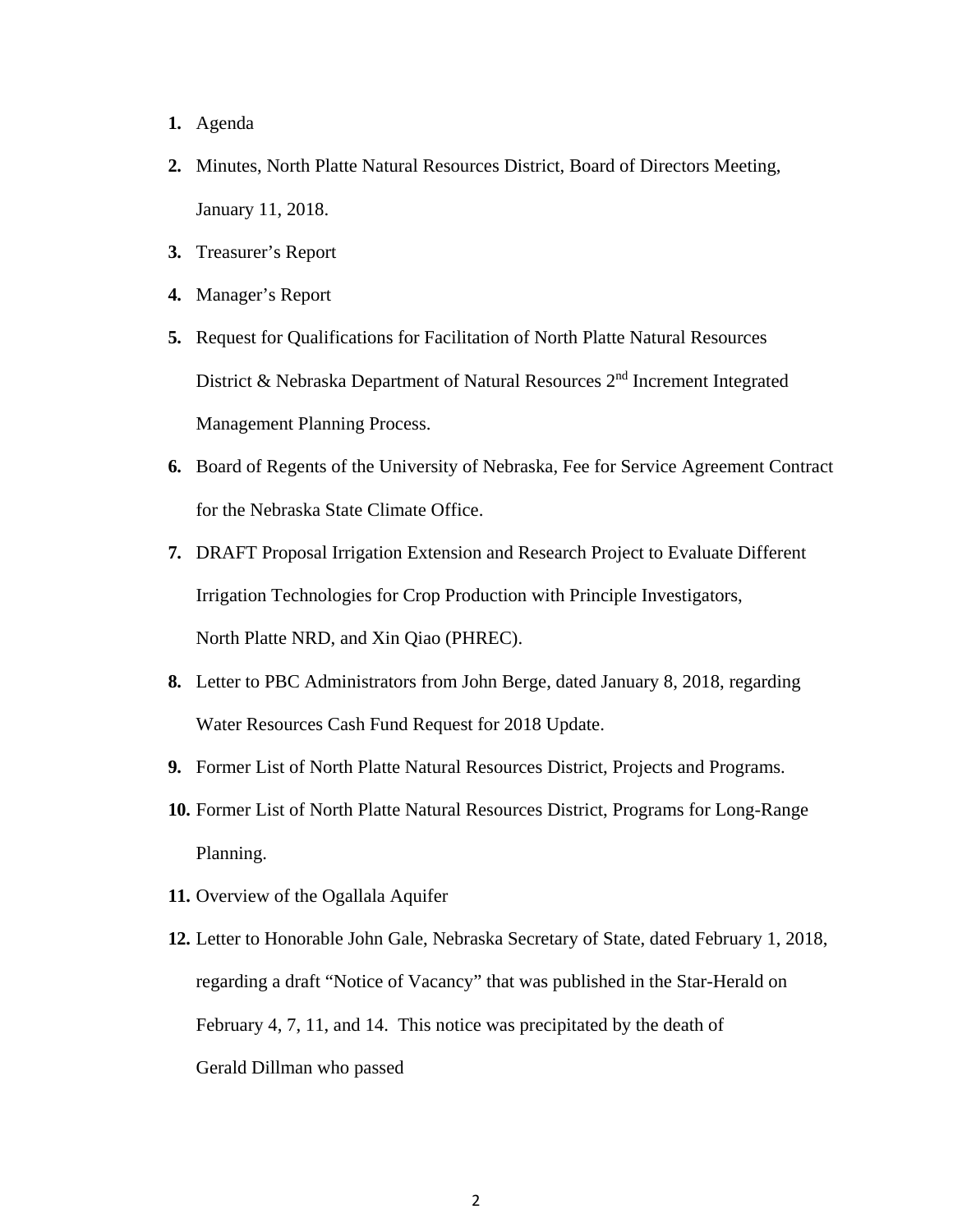away on January 12, 2018.

- **13.** Board Vacancy Notice, Published in the Star-Herald
- **14.** U.S. Department of Agriculture Natural Resources Conservation Service, Notice of Grant & Agreement Award to the North Platte Natural Resources District, for the Project to Complete Construction of Gering Valley Watershed, Yensen Drain.
- **15.** Board of Directors' Executive Summary Statement on Drought Planning in the North Platte Natural Resources District.
- **16.** Joint Letter to Senator Erdman, District 47, dated February 8, 2018, regarding LB 98 & LB 1123.
- **17.** Memo to North Platte Natural Resources District, Board of Directors from General Manager, John Berge, dated February 8, 2018, regarding Tribute to Gerald Dillman.
- **18.** Resolution of the North Platte Natural Resources District, regarding the *Mitigation Agreement.*

#### **3. Approval of Minutes of Previous Meeting**

The Board reviewed the minutes of the January 11, 2018, regular Board meeting. Moved

by Ostdiek, seconded by Darnall, to approve the minutes of the January 11, 2018,

#### regular Board meeting. Motion passed.

Ayes: Andreas, Darnall, Henkel, Lapaseotes, Ostdiek, Weinreis

Nay: None

Abstain: Eirich

Absent: Deines

#### **4. Treasurer's Report and Accounts Payable**

Dave Ostdiek reviewed the Treasurer's report with the Board. Moved by Darnall seconded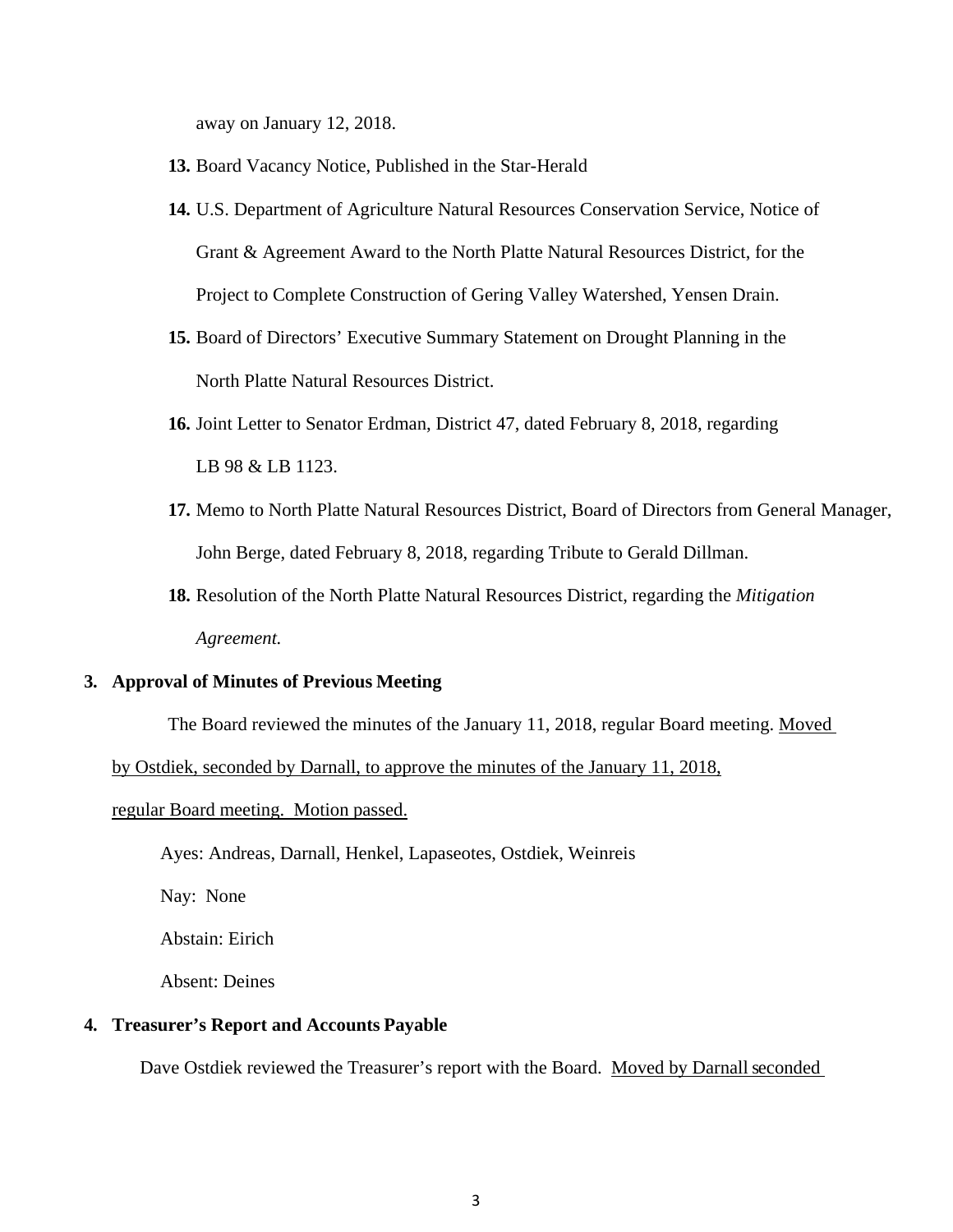#### by Henkel, to accept the Treasurer's report and pay the bills as listed. Motion passed.

Ayes: Andreas, Darnall, Eirich, Henkel, Lapaseotes, Ostdiek, Weinreis Nay: None Abstain: None Absent: Deines

#### **5. Comments from the Public**

There were no comments from the public.

#### **6. Manager's Report**

Berge reported he will be proposing updated language for the District's credit card and vehicle policies. He also reported the District has sent out Request for Qualification letters to potential facilitators for the development of the second increment of the Integrated Management Plan (IMP). The letter is attached in the board packet. The District has signed an operation and maintenance agreement with the University of Nebraska State Climatologist Office to maintain two NOAA caliber weather stations for Morrill and Garden Counties. The NRD will purchasing the stations soon and will get two for the price of one. The operation and maintenance agreement will be for five years.

Staff is working with Xin Qaio, Irrigation Management Specialist at PREC/UNL, to develop a program to place varying degrees of irrigation management technology throughout the District. The cooperators will utilize the technology while participating in a study to determine the value of this technology on water savings, input savings, and yield improvements. The draft proposal is a work in progress.

The District is working on potential repairs for some of the drop structures further upstream from the major repair work that the NRD is doing with NRCS grant dollars. The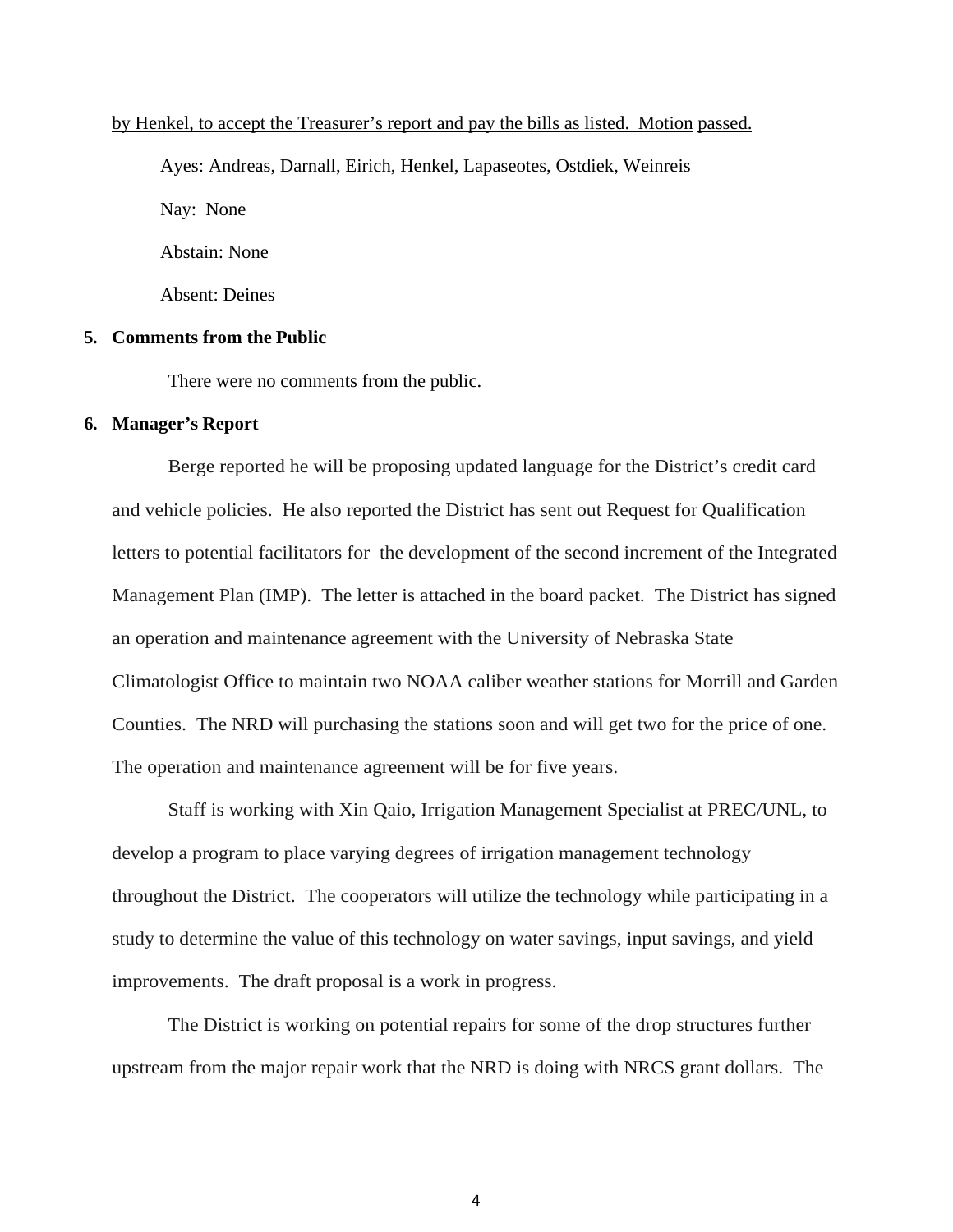District also received \$200,000 from the Platte Basin Coalition Water Resources Cash Fund to expand the allocation buy down program this year. The master plan needs to be reworked, and two documents, included in board packet, were produced several years ago that will hopefully be helpful as the District undertake to write the new plan.

Berge reported, given a potential unbudgeted review increase, the District will be holding a budget and personnel subcommittee meeting in the coming weeks to determine what the NRD should do with these new funds.

Staff will be participating in the KNEB Farm and Ranch Show this weekend, and staff will also appear in front of the Scotts Bluff County Planning and Zoning and County Commissioners for a conservation easement request on the Diamond Rafter, LLC lease that the District recently signed. The rest of the report was submitted in the board packet.

#### **7. Legislative Update**

Berge reported staff met with approximately 30 state senators while attending the Nebraska Association of Resources District's (NARD) Legislative Conference. The main focus was LB 98, but there were also several conversations about LB 1123. The bill was introduced by Sen. Groene from North Platte and could separate the ground water rights from the land that holds it.

Senator John Stinner will prioritize LB 98 this year and believes he has enough "yes" votes to end a filibuster, if one would arise. Berge will keep the board updated when new information becomes available.

#### **8. Presentation on the Ogallala Water Coordinated Agriculture Project (OWCAP)**

Amy Kremen, from the Ogallala Water Coordinated Agriculture Project, presented on what they do and what they hope to accomplish. Her group, which consists of local water

5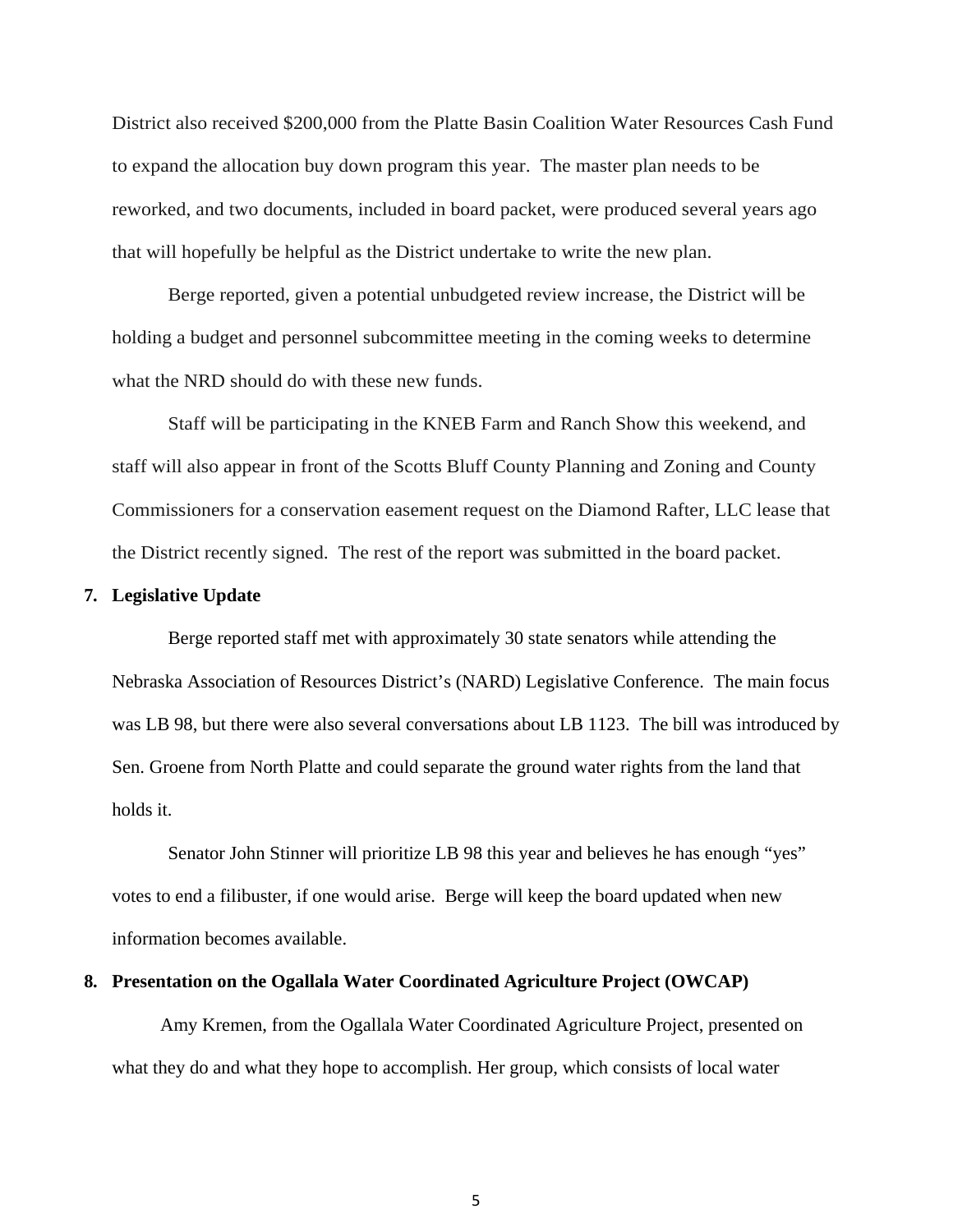managers, producers, academics, and state officials, hopes to address issues of water decline and long-term agricultural sustainability of the aquifer. They intend to work together to help improve water decisions. Tracy Zayac has been asked to join the advisory board.

#### **9. Update on Board Vacancy**

Berge reported the staff has filed the necessary notice to replace Gerald Dillman on the Board of Directors, and the notice will run through February  $16<sup>th</sup>$ . The Executive Committee will meet on February 22<sup>nd</sup> to interview applicants, with the hopes of having the new board member voted on and seated at the March Board Meeting. Berge did remind potential applicants that they would need to file for election by March  $1<sup>st</sup>$ , or they will not be able to get on the ballot for November and could lose their seat.

#### **10. Update on the Greenhouse Project**

 Berge reported two new updates for the Greenhouse Project. First, the Nebraska Environmental Trust Grants Committee has recommended to fund the project. Since the project has made the list, the NRD can start construction. Staff hopes to start building in March.

 Second, the Scottsbluff/Gering Rotary has made the greenhouse their gold project for the 2018. They will have their fundraiser on Saturday April  $14<sup>th</sup>$  at the Gering Civic Center and typically raises between \$30,000 to \$40,000.

#### **11. Discussion of Basin Wide Planning Efforts**

At the last basin-wide meeting, the discussion focused on how much money was spent on water management programs and projects, with \$107 million being spent collectively by the Upper Platte NRDs and \$10.4 million spent by the North Platte NRD alone. Jesse Bradley, from Nebraska Department of Natural Resources, provided an update on where the Basin stood at the end of the first increment. The North Platte NRD is the only NRD to exceed their goals.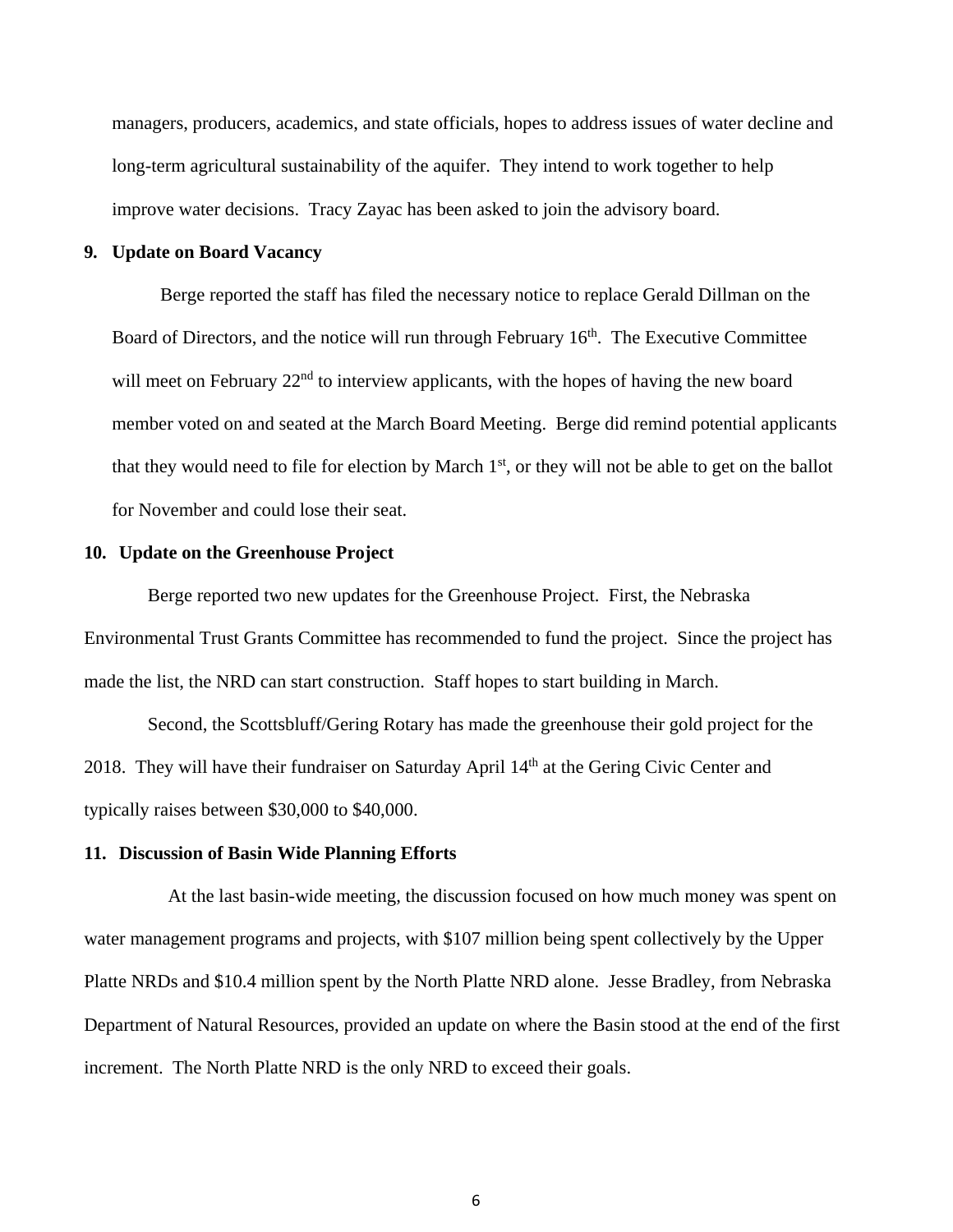The question placed before the stakeholders was the amount of money spent worth the results they have seen. Berge reported the decisions going forward are really going to be determined by what is required under the second increment.

# **12. Update on Yensen Drain Repair and Cooperative Agreement Contract with the Natural Resources Conservation Service (NRCS)**

Berge reported since projects utilizing federal funds require bids, he had Megan Dockery, from Simmons Olson create the bid requirements for the repairs. The bid notice will be published in the next week or so. The repairs will be completed in 2018.

#### **13. Consideration of Drought Plan Executive Summary**

Director Dave Ostdiek and Zayac created an executive summary that revised the drought plan to help alleviate the concerns expressed by directors in the previous committee meetings. Berge reminded the Board that drought will play a big role in the Basin-wide Plan and the District's Integrated Management Plan.

 After discussion about the plan, some of the directors still had concerns about the stress the plan could place upon the staff, they decided to table the topic until the March meeting. Ostdiek and Zayac were asked to revise the plan again to better address the concerns of some of the Directors. Moved by Henkel, seconded by Ostdiek, to table the Drought Plan until a future meeting. Motion passed.

Ayes: Andreas, Darnall, Eirich, Henkel, Lapaseotes, Ostdiek, Weinreis Nay: None Abstain: None Absent: Deines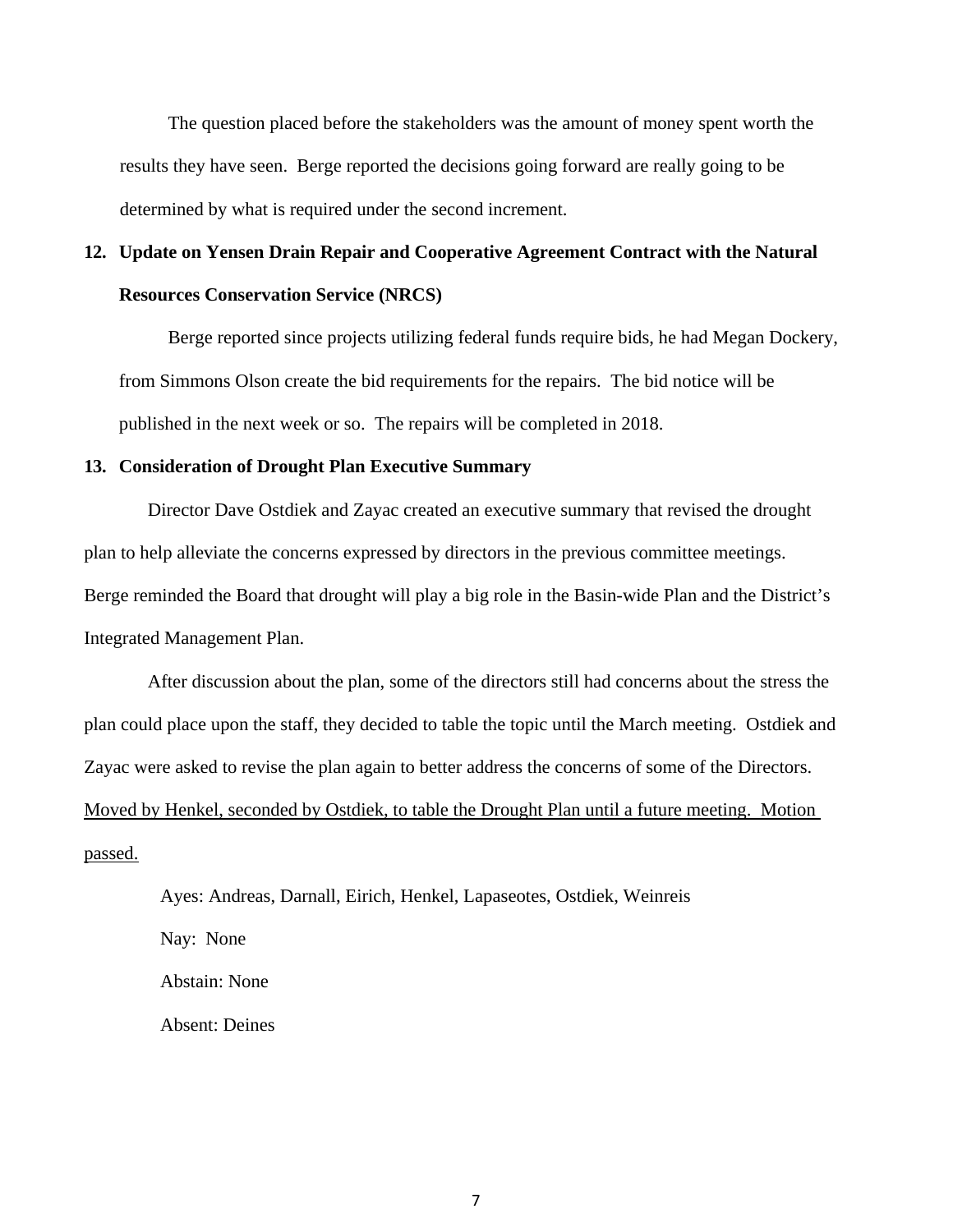#### **14. Consideration of Joint LB 98 Advocacy Letter with UNWNRD and SPNRD**

 In conjunction with the other two panhandle NRDs, a joint letter to Senator Steve Erdman of Bayard has been drafted in support of LB 98 and in opposition to LB 1123. Since each of the board chairman would be required to sign the letter, it needs to be approved by the Board. Moved by Eirich, seconded by Ostdiek, to approve the Joint LB 98 Advocacy Letter with UNWNRD and SPNRD. Motion passed.

Ayes: Andreas, Darnall, Eirich, Henkel, Lapaseotes, Ostdiek, Weinreis

Nay: None

Abstain: None

Absent: Deines

#### **15. Consideration of Expenditure Related to the Expense of Repair to Brown's Canyon.**

 The Mitchell Irrigation District is looking to make permanent repairs to the Brown's Canyon culvert that washed out a couple of years ago and are looking to recoup some of the costs of the temporary repairs. The NPNRD pledged \$15,000 but has only paid \$10,000. Staff have recommended that the board could place a condition upon receiving the \$5,000. The condition would require the Irrigation District to set up a drain committee, similar to the Gering Valley Permanent Maintenance Committee, in order to help make future repairs easier to complete. Moved by Ostdiek, seconded by Weinreis, to provide the Mitchell Irrigation District with \$5,000 pledge for the repairs to Brown's Canyon, contingent on the development a permanent maintenance committee. Motion passed.

Ayes: Andreas, Darnall, Eirich, Henkel, Lapaseotes, Ostdiek, Weinreis Nay: None Abstain: None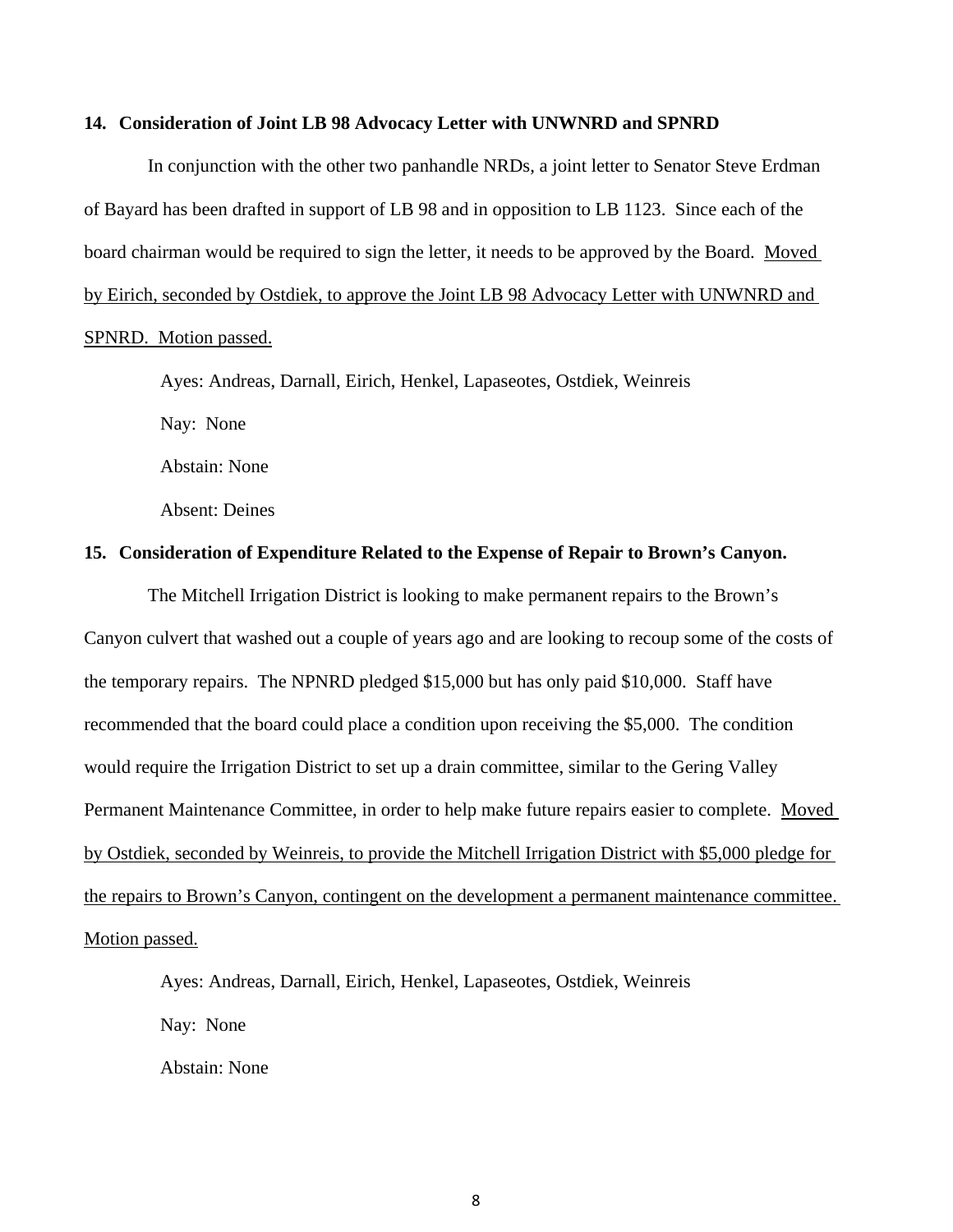Absent: Deines

#### **16. Consideration of Tribute to Gerald Dillman**

Berge reported after some conservations with board members, the board discussed renaming the education room, the "Gerald Dillman Memorial Education Room". Funds that would be needed by repurposing the room would come from funds left over in the recognition monies in the FY 18 budget. It estimated to cost around \$2000. Once the room is ready, the NRD will host Dillman's family and friends for a proper dedication.

Moved by Eirich, seconded by Henkel, to rename the education room the "Gerald Dillman Memorial Education Room." Motion passed.

Ayes: Andreas, Darnall, Eirich, Henkel, Lapaseotes, Ostdiek, Weinreis

Nay: None

Abstain: None

Absent: Deines

## **17. Consideration of Ratification of the May 1st Mitigation Agreement with the City of Oshkosh and Resolution**

### Berge reported the only thing that is left to do to complete the process of mitigation for the

City of Oshkosh is signing the resolution. Moved by Henkel, seconded by Eirich, to approve the

#### Mitigation Agreement with the City of Oshkosh and Resolution. Motion passed.

Ayes: Andreas, Darnall, Eirich, Henkel, Lapaseotes, Ostdiek, Weinreis

Nay: None

Abstain: None

Absent: Deines